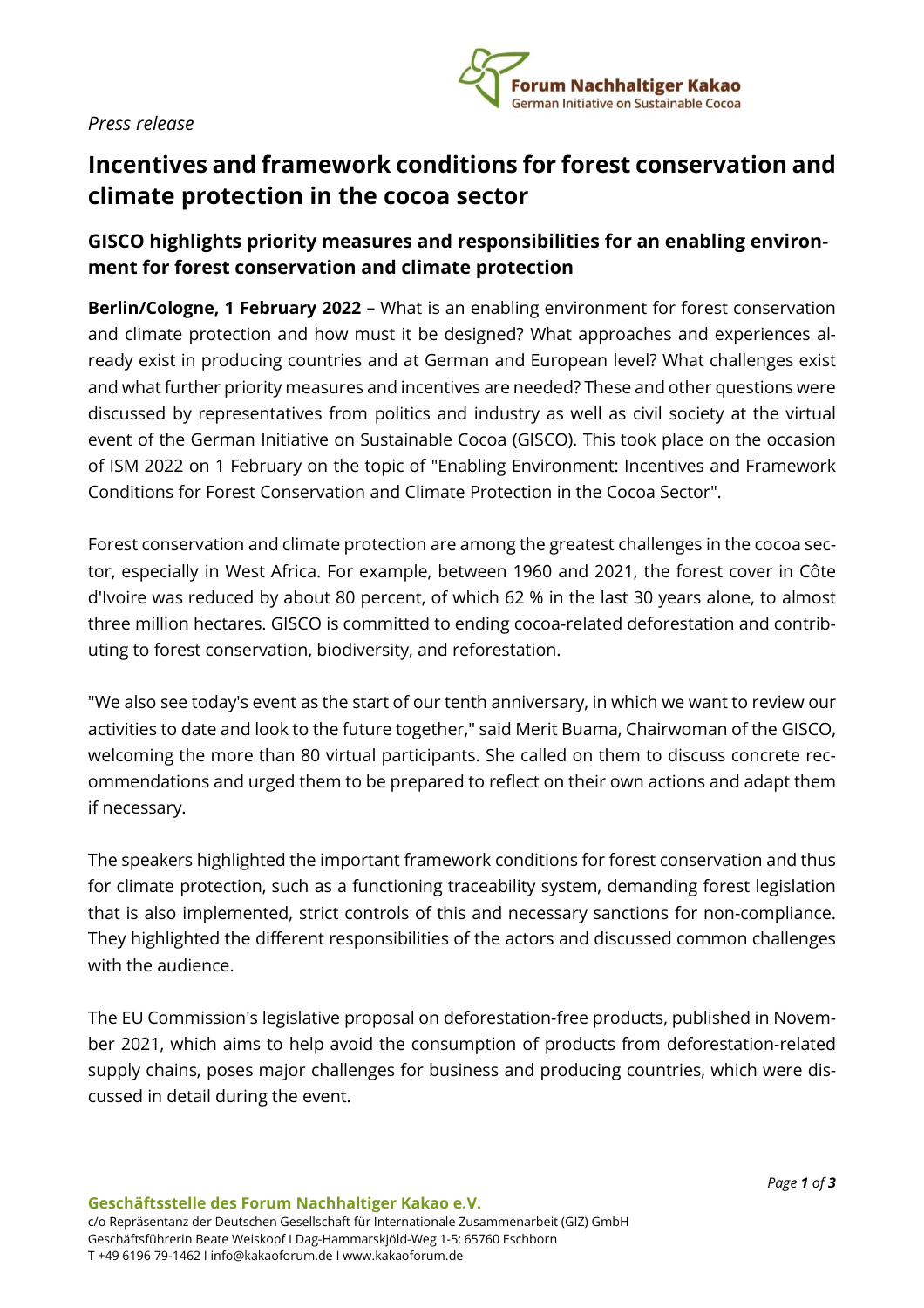

Dirk Meyer, Head of Department at the Federal Ministry for Economic Cooperation and Development (BMZ), emphasised in his welcoming speech: "The question of global responsibility is reflected in the supply chains." In view of the EU Commission's legislative proposal on deforestation, the BMZ is already working on support measures for cocoa-producing countries. "GISCO has set the right course. The involvement of all stakeholders is necessary to achieve an enabling environment," Meyer concluded.

In the following, GISCO's members, Andreas Ronken (Alfred Ritter GmbH & Co KG) and Carsten Simon (Mars Wrigley), as well as a representative of the civil society in Côte d'Ivoire, Bakary Traoré (IDEF), showed what changes they would like to see in the political framework conditions and design processes regarding forest conservation and climate protection. To this end, they addressed the political decision-makers directly. The two company representatives called for faster and more stringent implementation of laws and regulations on forest conservation as well as their monitoring. "Clear, simple regulations are also needed to promote investment decisions in West Africa," said Andreas Ronken. Carsten Simon added that holistic and transformative solutions are needed for the entire cocoa sector. "We need to get to the root of the structural problems," Simon said. On the civil society side, Bakary Traoré stressed the importance of education, training, and awareness-raising among rural communities for forest conservation. In his view, there is also a need to ensure that cocoa farmers can live rather than just survive. Cocoa farming families need to earn a better income, which requires a fair pricing system and technical support. He also demanded: "The existing rules must be implemented and independently controlled. We also need strict sanctions, otherwise implementation will fail," said Traoré. Civil society would have to play the role of an additional supervisory body.

Urszula Stepkowska, Deputy Head of Unit in the EU Commission's Directorate General for Trade, referred to the **EU [Cocoa](https://ec.europa.eu/international-partnerships/events/eu-multi-stakeholder-dialogue-sustainable-cocoa_en) Talks** held last year and gave a deeper insight into the EU Commission's legislative proposal on deforestation-free products. "There will be a transition period during which the necessary adjustments can be made," Stepkowska said. Important elements of implementation, she said, are traceability in the cocoa value chain, standards, sustainable production, but also prices and incomes. "These elements provide the framework for the support we can offer to producing countries and stakeholders to bring deforestation-free products to market," added Regis Meritan, Head of Sector in the EU Commission's Directorate-General for International Partnerships. Cooperation with farmers' organisations and local stakeholders is essential for this.

Roselyn Fosuah Adjei, Director of Climate Change at the Forestry Commission in Ghana, highlighted the causes of cocoa-related deforestation in Ghana and emphasised the long-standing loyalty of Ghana and Côte d'Ivoire to supply cocoa to European countries. "We would like the EU to accept the proposals of the producing countries and incorporate existing national regulatory frameworks into EU legislation considerations while still working on uniformity," Adjei